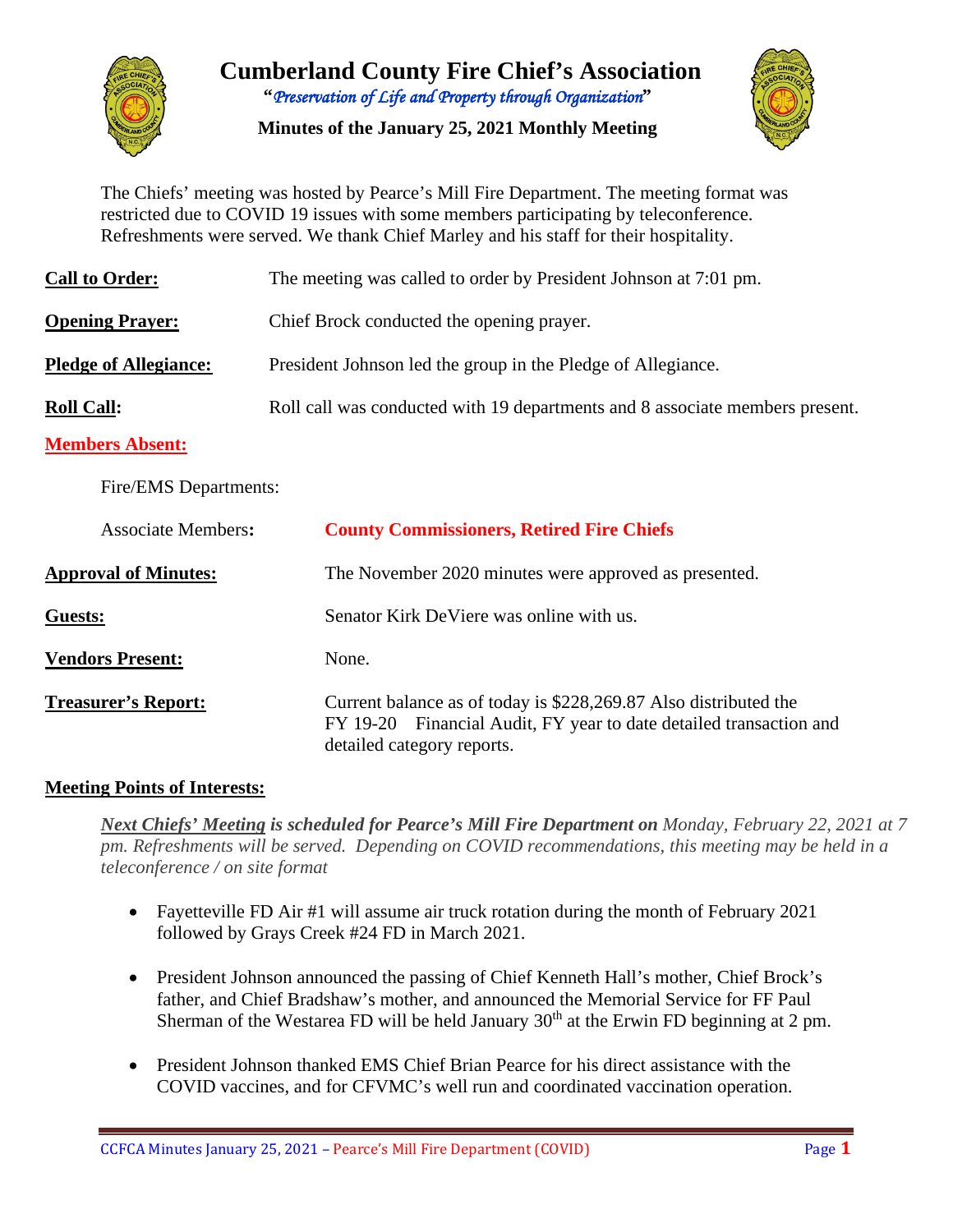• President Johnson announced Chief Jason Williams of Spring Lake was re-instated as Fire Chief effective tonight by the Town Board and congratulated and welcomed Chief Williams back into his official capacity.

#### **Items of Interest Handouts**

- $\checkmark$  Assorted handouts in your packets.
- $\checkmark$  FY 19/20 audits for contributing agencies
- $\checkmark$  20-21 Budget reports
- $\checkmark$  Job announcements
- $\checkmark$  Communications & Dispatch SOG revisions
- $\checkmark$  CCFCA COVID Meeting Schedule through May 2021
- $\checkmark$  2021 Committee Assignments

#### **OLD BUSINESS:**

- 1. President Johnson gave an update on the storage building that was constructed at SPFD 19 to house association assets. The building is occupied, and a 10-foot front apron has been poured. He proposed that in late spring or early summer we conduct an association meeting in-conjunction with a cook-out at our building for all members to observe our building.
- 2. President Johnson addressed the membership concerning the upcoming Fire Protection Service District Grant Program. He stated that with the Phase I radio purchase all our mobile and control (Base) Station have been acquired, with installation starting in February. To meet our Phase I radio grant goal, we (CCFCA) complemented the grant by inducing \$165,000.00 from our fund balance to go with the \$486,565.00 grant match to pay the Phase I Motorola \$695,171.97 liability. With the next round of the local grant phase coming up, he wanted to first see what the pleasure of the association is on whether to move forward with individual grant submissions or join as a group and address our portable radio needs through another regional grant format. He stated that the portable radios are far more important than our Phase I radio purchase, whereas our portables are critical on the fireground and provide a lifeline to our firefighters within a IDLH area and a Mayday occurs. The price tag is over \$2,000,000.00 and if we do this right, by splitting grant funds we can get the radios, and smaller grants at the same time. We would need cooperation from the county, and I have requested to meet with Mr. Jackson (Assistant County Manager) to discuss the grant proposal and our associated strategic goals. For President Johnson to move forward with the proposal he wanted to make sure that we are 100% committed together and therefore introduced a *MOTION to participate at 100% County Fire Department level for a regional portable radio grant. After a general discussion, the MOTION was* **SECONDED** by Chief Ronnie Marley *and 100% APPROVED by a roll call vote of all participating fire protection agencies.*
- 3. President Johnson discussed the Structural Collapse, Trench Rescue, and the Confined space policies. *A MOTION was made by Chief Richard Bradshaw to accept the Confined Space, Trench rescue, and Structural Collapse polices as presented. After a general discussion, the MOTION was*  **SECONDED** by Chief Ronnie Marley *and APPROVED by a roll call vote.* The policies will go into effect on February 1, 2021 and will be posted on our webpage.
- 4. President Johnson informed the Chiefs that the defibrillators have been delivered and Randy Campbell, with Assistance from Assistant Chief Kevin Morgan will visit each FD to ensure proper programming and answer any questions and training needs. There was discussion regarding PAD replacement and the rotation of same. Assistant Chief Morgan and his staff will manage the PAD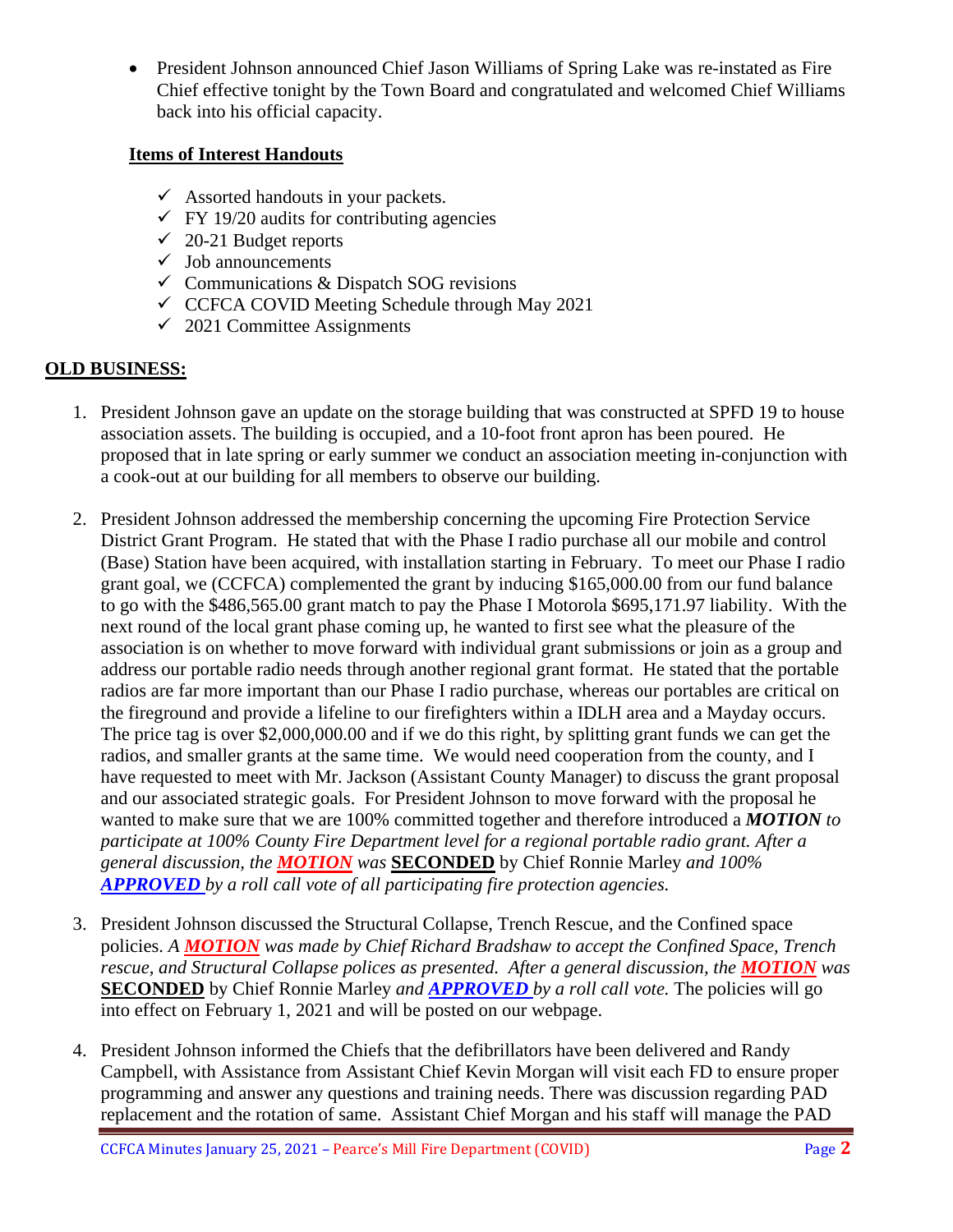replacement program. Each station will provide a minimal number of PADs into the rotation program and monitor their on-hand stock to ensure that no PADs expire due to the associated expense of adult PADs. A written policy is forthcoming soon.

- 5. President Johnson made another push to the members for the NCFCA license plates. The State is still a few short before we can acquire them. Please check with your officers and pass this information on.
- 6. President Johnson brought up the issue discussed during our November 2020 meeting concerning our combined county-wide smoke alarm quest, to address this critical fire life safety issue by partnering with the Cumberland County School System and other civic organizations. The program is designed to reach out and get smoke alarms where they are needed to save lives. He called on our Fire Life Safety and Education (FLSE) Chairman Fire Marshal Kevin Lowther to update the membership. FM Lowther provided a quick update about Operation Save a Life and stated that he and the committee have been working with GIS to set up an online Smoke Alarm request form based on address and fire district. He also stated that Cumberland County received a \$5000.00 grant and asked if the association would match that amount to purchase additional smoke alarms and several carbon monoxide alarms to be distributed. President Johnson informed the membership that we have in our current year budget \$3,500 budgeted for FLSE programs but have not used any of the funds due to COVID. We generally support the annual Fire Safety Day at the Mall, but this was canceled, *A MOTION was made by Chief Kevin Herndon to match \$5,000 dollars from the associations fire prevention fund with the \$5,000 approved Civic Organization grant to use \$10,000 for the purchase of smoke alarms to be distributed amongst our members in support of the program goals. After a general discussion, the MOTION was* **SECONDED** by Chief Keith McKenzie *and APPROVED by a roll call vote. President Johnson and Fire Marshal Kevin Lowther thanked the membership for their support and action*. President Johnson asked FM Lowther to call our treasurer and coordinate the check pick-up.
- 7. Reminded the members that the federal retirement bill for the inclusion of volunteer fire, rescue and EMS departments is still pending in congress. This is a fully bi-partisan sponsored bill and due to COVID and the current impeachment process being held up. We will monitor the progress of this bill as we move forward.

#### **NEW BUSINESS:**

- *1.* President Johnson presented a request from Eastover FD to reserve the vacant Station #10 for future use by the Eastover FD. A *MOTION was made by Assistant Chief Kevin Murphy to allow the Eastover FD to utilize Station # 10 for a future station. After a general discussion, the MOTION was* **SECONDED** by Chief Gary Brock *and unanimously APPROVED by a roll call vote.*
- *2.* President Johnson presented the finance report and FY 19/ 20 audits and advised the membership that the Finance Committee meeting held just prior to our regular scheduled meeting tonight reviewed the FY 19-20 Financial Audit completed by Haigh, Byrd & Lambert LLP, Certified Public Accountants and further reviewed the association's detailed transaction report, detailed category report and the balance statement as of 01/25/2021. He stated that copies of both the audit and fiscal year to date financial reports are included in each chief (Board of Directors) packet. The Committee's review realized no discrepancies in the annual Statement of Cash Receipts and Disbursements as well as within the oversight of the association's current fiscal year to date financial reports. After a discussion Fire Chief Scott Bass introduced a *MOTION to approve the FY 19/20 financial audit as well as the association's current year to date detailed transaction and*

CCFCA Minutes January 25, 2021 – Pearce's Mill Fire Department (COVID) Page **3**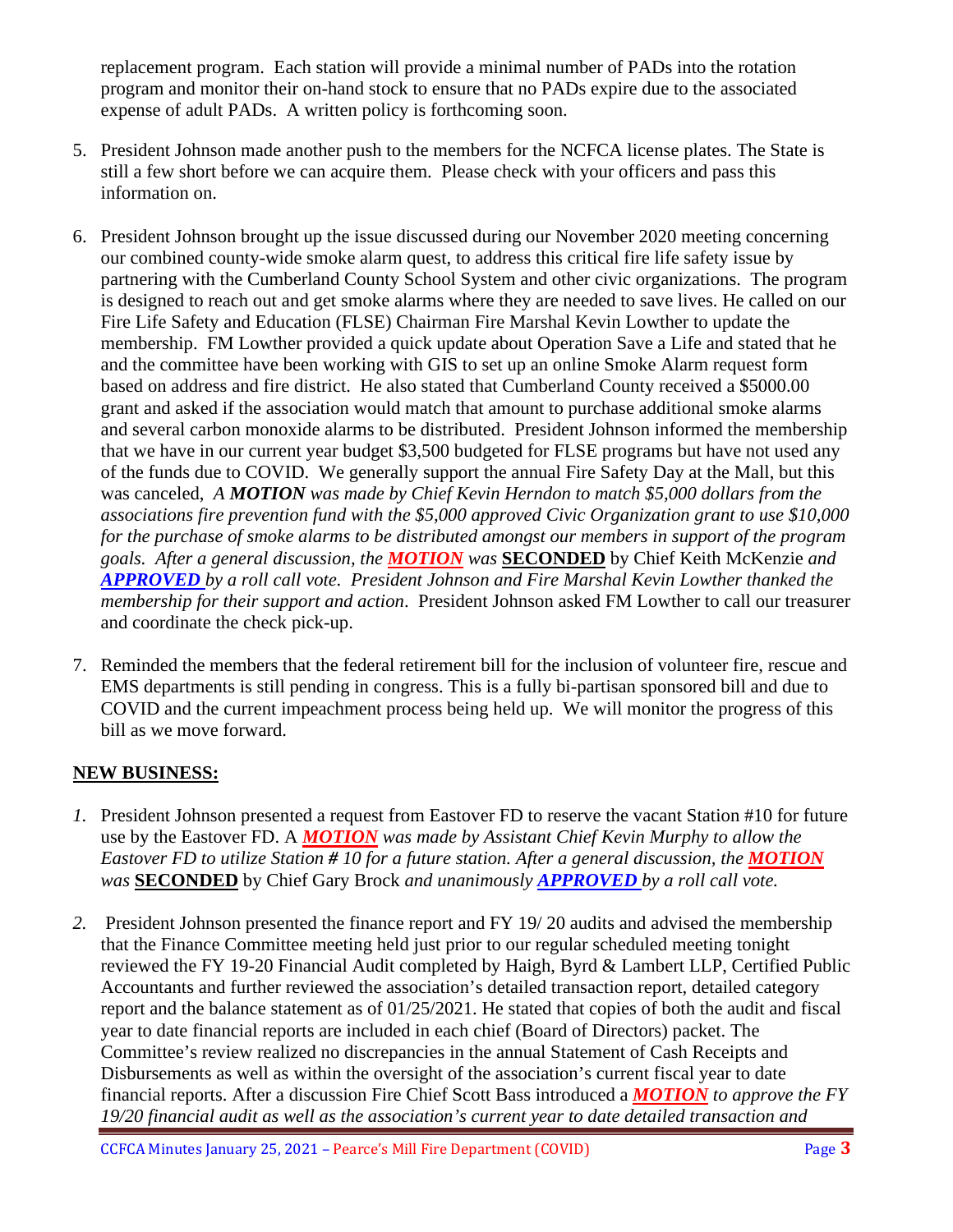*category reports as presented by the association's treasurer. With no further discussion, the MOTION was* **SECONDED** by Fire Chief Keith Matthews *and unanimously APPROVED by a roll call vote.* 

- 3. President Johnson discussed our current Firehouse Records Management (RMS) and our desire to move away from the antiquated and cumbersome program. He advised that the City of Fayetteville's Planning and Research section has been researching the various Fire Department RMS companies. He stated that he received an email from Chief Hill who advised that we could not afford the new ESO pricing. (ESO purchased FH and are no longer supporting FH) He also informed Chief Johnson that Emergency Reporting quoted a higher price as ESO. President Johnson reached out to Chief Mark Melvin and Pinehurst Deputy Fire Chief Derrick Clouston, both are ER users and inquired about Emergency Reporting. Both highly recommended ER and President Johnson called the company sales representative Michelle Stauffer. She provided two (2) quotes, one for agencies working primarily with the county system and one including the City of Fayetteville. She quoted their *platinum* (Top of the Line) service programs with both quotes coming in tremendously below what we currently pay for our stone age Firehouse RMS. He handed out brochures and will send out a demo video to all chiefs for review on Tuesday January 26, 2021. He stated that the company will let us use the program free of charge between April and August providing we sign a contract before March 1, 2021. The first year's quote is higher than the second and subsequent years due to initial CAD and Dispatch interface requirements. However, both are still below what we currently pay on an annual basis. He also stressed that all of us would be better off to use the same RMS system county-wide. The new systems are Cloud based, thus reducing, and eliminating most of the local IT requirements. He asked the members to please review all the hand outs and watch the demo and he will meet with the technology committee prior to our February  $22<sup>nd</sup>$  meeting.
- 4. President Johnson updated the Committee rosters and the meeting schedules for 2021. Every Chief is assigned to a committee, with some Chiefs serving on multiple committees. He stated that he did not list committees that have been in-active for a period of twelve (12) months or longer. We can always activate or a appoint an emergency committee as needed. Please review and let me know if any changes are required.
- 5. President Johnson discussed the new air truck changes and the addition of Fort Bragg Air #1 to the rotation in May 2021. He stated that he met with all the Chiefs participating in the monthly air unit rotation policy. Because of the large number of air support call outs within the COF, FFDs Air One will primarily handle calls within the COF and will only request another Air unit if Air 1 is out of service, there are multiple and overlapping calls or multiple air units are needed to support the incident, or other mitigating circumstances exist. He stressed that when requesting the air unit, please ensure that you need the unit to respond. With the inclusion of Fort Bragg Air-1, departments with cascade systems should call the closest unit for air replenishing support and not the unit on-call. The on-call air unit will only respond to emergency calls. He reviewed our current call out procedures as it pertains to the number of bottles used and not to call out an air supply unit to only fill four (4) or (5) bottles. Our policy is departments should use 50% of their on-scene air supply before calling for an air unit while the emergency is on-going. Our current Mobile Air Policy is in the process of being updated to reflect the new changes and call out protocols. He thanked Chief Melvin for assisting Cumberland County with emergency air supply.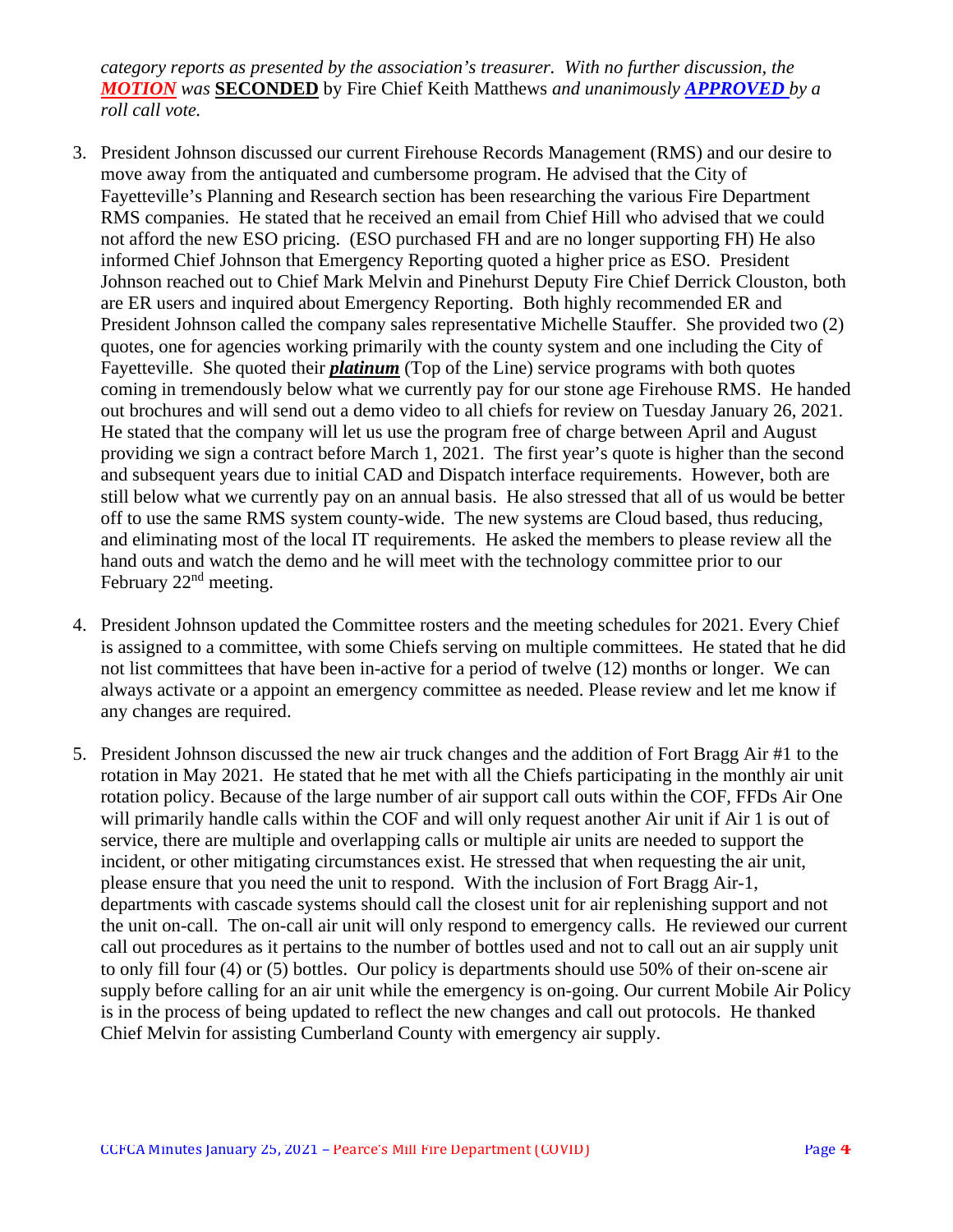#### **COMMITTEE REPORTS:**

#### **ID CARD COMMITTEE**

- **FYI.** Fire Chiefs are required to send a signed letter or memo with a firefighter requesting an ID Card. For any questions or an appointment contact 424-0694 or e-mail at [cjohnson.spfd@gmail.com](mailto:cjohnson.spfd@gmail.com)
	- President Johnson again asked the members to please continue to recycle or return the clips used for our ID Cards. These clips are extremely expensive, and we need to reuse them as much as possible in order to hold down costs. Please collect clips when your members leave a department and recycle the clips. He also reminded the membership that we do not print blue tags, which are considered temporary tags only.

**LIFE SAFETY/EDUCATION COMMITTEE** Kevin Lowther (Cumberland County Fire Marshal) E-Mail: klowther@co.cumberland.nc.us

• Gave an update on the Life Safety Team. Asked that personnel review the policy in your handouts. Looking to go paperless with some smoke detector installations. Received smoke alarm grant. Please see old business for Fire Marshal Lowther's full report.

**STANDARDS & POLICY COMMITTEE** D/C Tracy Smith (Pearce's Mill FD) Chairperson, E-Mail: [pmfd0302@nc.rr.com](mailto:pmfd0302@nc.rr.com)

• No report.

**MEMORIAL COMMITTEE** Chief R. Marley (Pearce's Mill) Chairperson,

E-Mail: [pmfd0301@nc.rr.com](mailto:pmfd0301@nc.rr.com)

• No report.

**TRAINING COMMITTEE** Assistant Chief Kevin Murphy (Stoney Point) Chairperson,

E-Mail: [kmurphy1903@gmail.com](mailto:kmurphy1903@gmail.com)

• President Johnson informed the membership that he made changes to the Training Committee and appointed Assistant Chief Kevin Murphy to the Chairmanship with specific instruction. The goal is to better coordinate our training goals, assist FTCC and comply with the training requirements outlined in our 2020 Cumberland County Fire Protection Contract. The key is to work together and ensure that everyone knows about training opportunities county-wide. The committee will be charged as a minimum to meet quarterly and they can do so virtually or in person. He stated that he met with Chief Murphy who is an excellent training officer and instructor and can move all of us forward through coordinated training opportunities. He also reminded the members that our new regional training center is scheduled to open during July 2022 if everything goes right. Chief Murphy will reach out via email and contact all the various department training officers and coordinate a meeting to get started. Thank you for your support.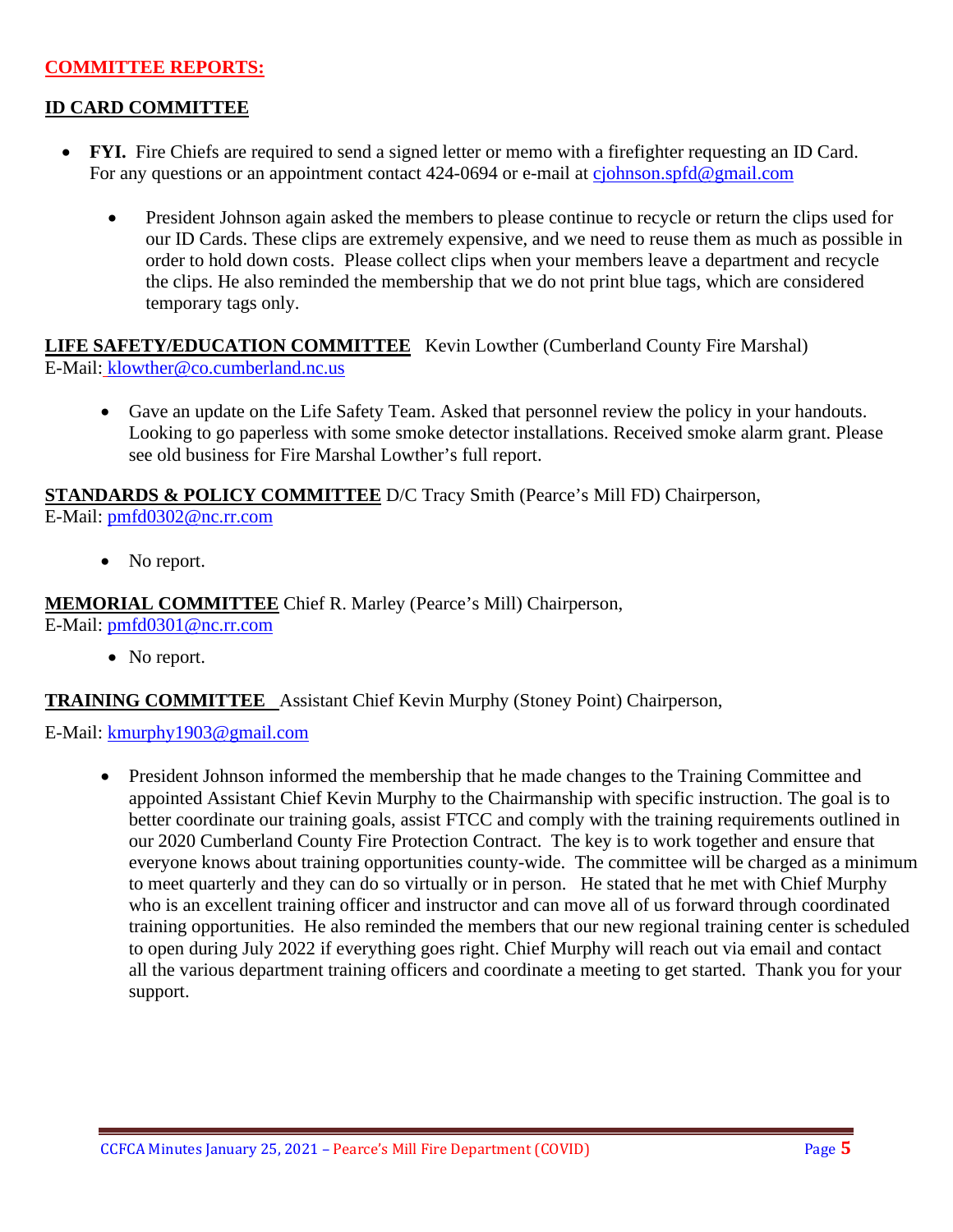**FINANCE COMMITTEE** Deputy Chief Freddy Johnson Jr. (Stoney Point) Chairperson, E-Mail: [spfd1302@nc.rr.com](mailto:spfd1302@nc.rr.com)

• President Johnson Sr. in the absence of Treasurer Chief Deputy Johnson Jr. led a finance committee meeting commencing at 6 pm with the remaining finance committee members. The purpose of the meeting was to review the association's financial matters as well as the completed Fiscal Year 2019 / 2020 Financial Audit, completed by Haigh, Byrd & Lambert LLP. He reminded the members that our funds are collected during the Fiscal Year and paid out in August of the new Fiscal Year, thus spending last Fiscal Year's funds during this fiscal year. Committee members reviewed all Fiscal Year to date pertinent financial reports, with President Johnson highlighting funds depleted in the various categories as well as answering questions posed. He informed that the financial information provided to each committee member is also in each Fire Chief's packet. After a review of the provided detailed transaction and category reports. See New Business for association taken on this report.

**RESCUE COMMITTEE** Deputy Chief Hank Harris (Cotton FD) Chairperson, E-Mail: [cfd402@nc.rr.com`](mailto:cfd402@nc.rr.com)

• See old business concerning policy.

**COMMUNICATIONS /DISPATCH STEERING / AVL COMMITTEE** Chief Chuck Hodges (Hope Mills FD), Chairperson, E-Mail: clhodges@townofhopemills.com

• Chief Hodges and Chief Parrish gave an update on the communications SOP. It will be voted on at the next meeting. There was discussion on closest unit response to service calls and alpha calls. Another copy of the updated communications policy will be sent out by President Johnson this week.

**RECORDS MANAGEMENT COMMITTEE** – Assistant Chief Brandon Hanzal (Stoney Point) Chairperson, E-Mail: [bhanzal@stoneypointfire.com](mailto:bhanzal@stoneypointfire.com)

• See new business on proposed RMS systems.

**HOSTILE RESPONSE / ACTIVE SHOOTER** – Assistant Chief Kevin Morgan (FFD) Chairperson, E-Mail: [kmorgan@ci.fay.nc.us](mailto:kmorgan@ci.fay.nc.us)

• No report

**RECRUITMENT / RETENTION COMMITTEE** – Fire Chief Justin Nobles (SVFD # 23) Chairperson. E-Mail: [Jnobles@stedmanfire.com](mailto:Jnobles@stedmanfire.com)

• Online no report and advised President Johnson that he will reach out to schedule a meeting to coordinate and discuss the 2021 grant cycle.

**JOINT INCIDENT / DISASTER RESPONSE COMMITTEE** – Assistant Fire Chief Richard Bradshaw (VFD) Chairperson, E-Mail: [rbradshaw1@nc.rr.com](mailto:rbradshaw1@nc.rr.com)

• No report.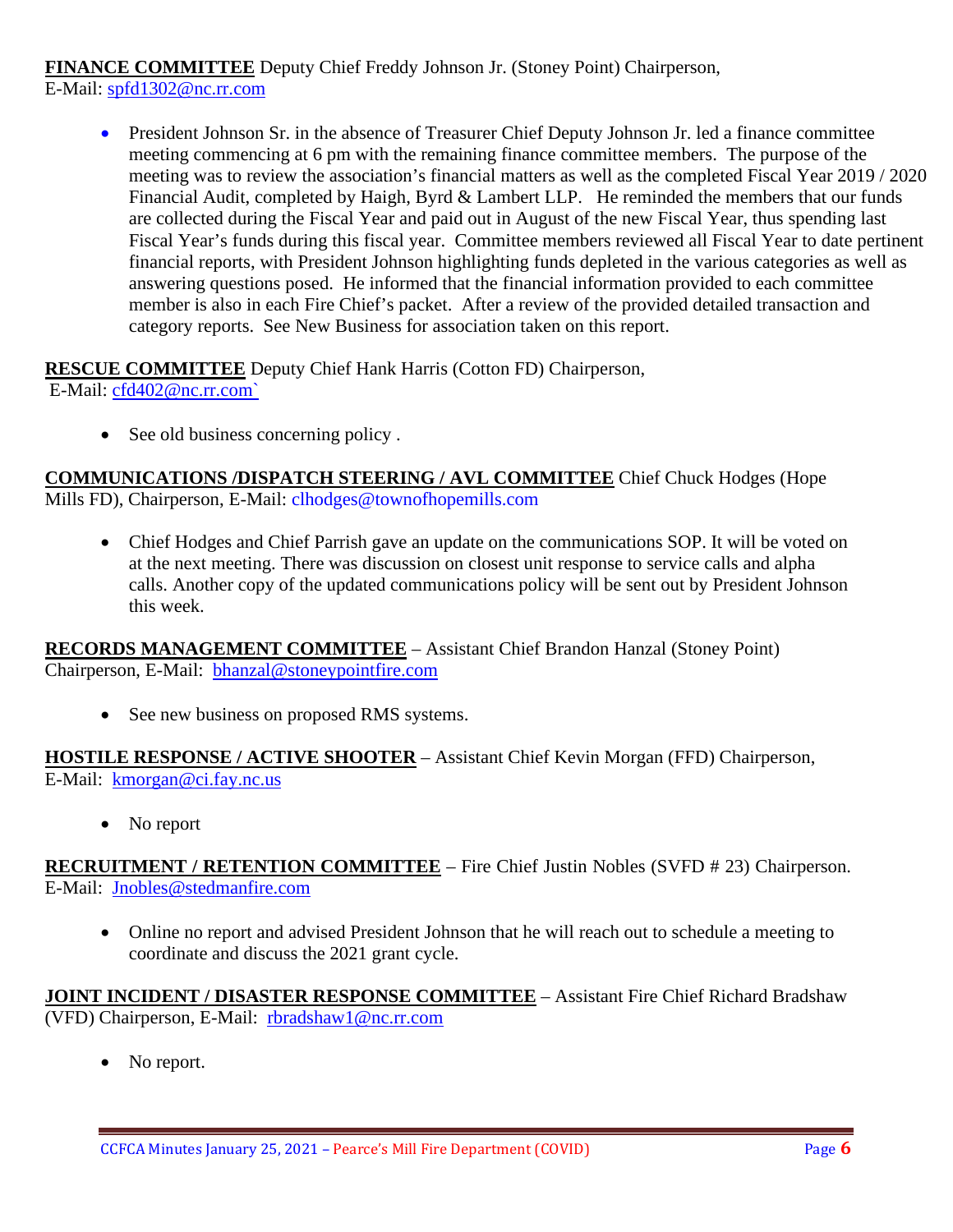#### **ASSOCIATE MEMBERS REPORT**

#### **COUNTY MANAGERS OFFICE** – Assistant County Manager Tracy Jackson

E-Mail: [tjackson@co.cumberland.nc.us](mailto:tjackson@co.cumberland.nc.us)

• Mr. Jackson was on-line and stated that he will reach out and set up a meeting date to discuss the 2021 Grant Cycle.

**EMERGENCY SERVICES DIRECTOR/ ECC-911 (**Gene Booth, Director),

E-Mail: [gbooth@co.cumberland.nc.us](mailto:gbooth@co.cumberland.nc.us)

- *Director Booth –.* Continue to support Public Health, recruiting for 911 dispatchers, moving forward on ES building.
- *Emergency Management Director*. No report.
- *Fire Marshal* See FLSE Committee Report

*Adam Johnson -* No report.

**EMS DIRECTOR:** Brian Pearce, Director E-Mail: **bpearce@capefearvalley.com** 

• EMS Chief Pearce provided an excellent update on the current state of the COVID-19 vaccination process, statistics and informed the members that a Johnson & Johnson shot is forthcoming. This is a single dose shot but he will provide additional information as it becomes available. He stated that he will keep us in the loop as we work together during this pandemic. President Johnson again thanked Brian for his diligence and taking care of our first responders.

**HAZMAT:** AC Robert Brinson, FFD - POC telephone for HAZMAT is 910-584-9550, E-Mail: [rbrinson@ci.fay.nc.us](mailto:rbrinson@ci.fay.nc.us)

• No report.

**FORESTRY DISTRICT** Craig Gottfried, County Ranger, E-Mail: [craig.gottfried@ncagr.gov](mailto:craig.gottfried@ncagr.gov)

• Possible juvenile fire activity due to kids being out of school.

**FTCC** Steve Drew, E-Mail: [drews@faytechcc.edu](mailto:drews@faytechcc.edu)

• Steve Drew mentioned that we have two academy classes beginning. He also briefed the block program that the NC Fire and Rescue Commission adopted and OSFM is going with as part of the certification programs.

**SHERIFF'S OFFICE** Sheriff Wright (Sr. Sgt. Steven Hodges) Email - [shodges@ccso.org](mailto:shodges@ccso.org)

• Sgt. Hodges gave an update on promotions and resignations from the Sheriff's Office.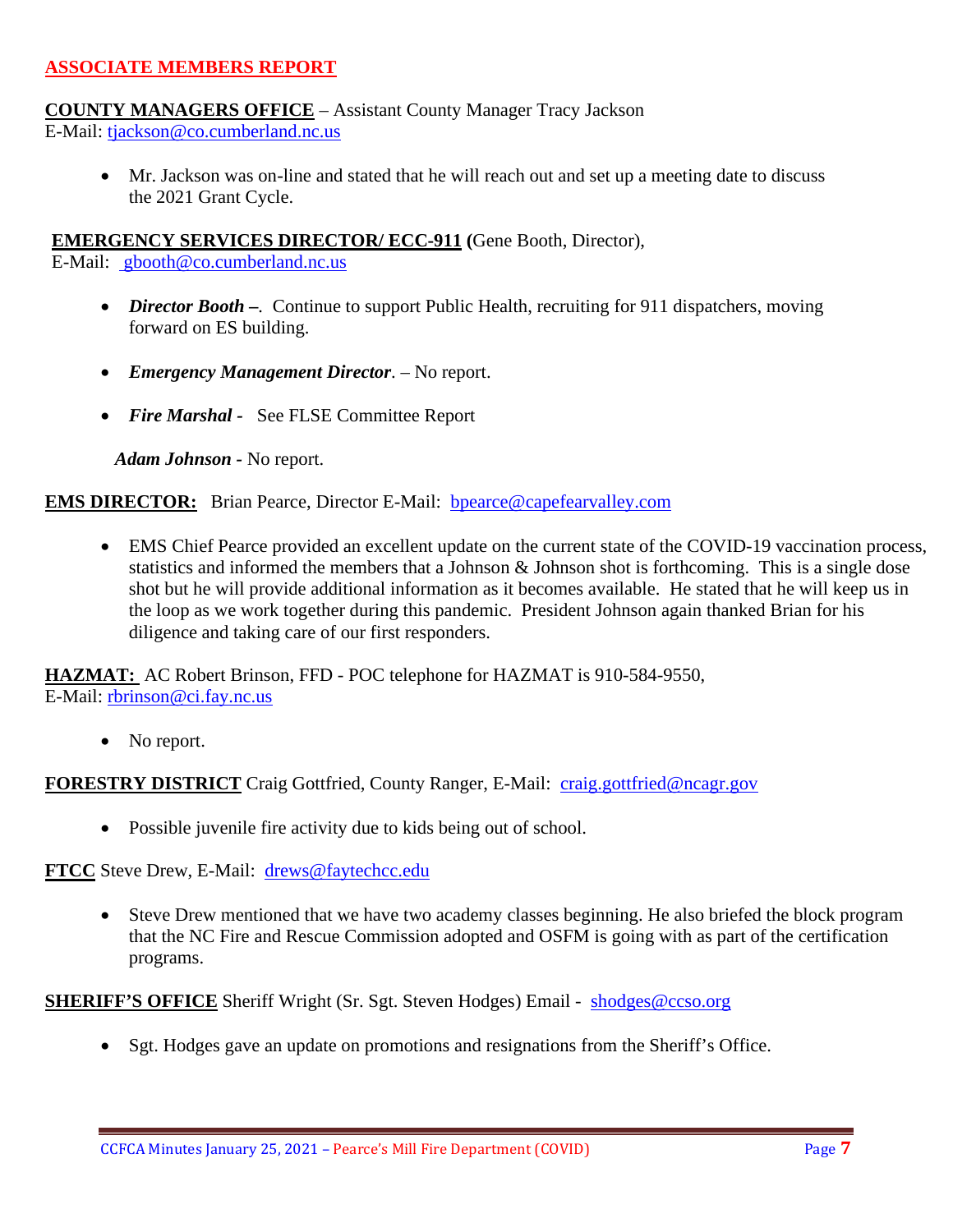#### **FAYETTEVILLE POLICE –** Police Chief Gina Hawkins, Email [ghawkins@ci.fay.nc.us](mailto:ghawkins@ci.fay.nc.us)

(Captain Jay Devane) [jdevane@ci.fay.nc.us](mailto:jdevane@ci.fay.nc.us)

• No report.

# **NC HIGHWAY PATROL** – Major Freddy Johnson Jr. SHP Special Operations.

E-Mail: [Freddy.johnson@ncdps.gov](mailto:Freddy.johnson@ncdps.gov) or Sergeant S. Johnson SHP Raleigh Training Center E-Mail [sean.johnson@ncdps.gov](mailto:sean.johnson@ncdps.gov)

• No report.

# **FOR THE GOOD OF THE ASSOCIATION:**

President Johnson urged the members to continue to protect our members from the on-going COCID pandemic.

**ADJOURNMENT:** A motion was made to adjourn by Chief Ronnie Marley and seconded by Chief Richard Bradshaw.

The meeting was adjourned at 2102 hours.

Respectfully Submitted By:

### *Freddy l. Johnson Sr. Mark A. Melvin*

Freddy L. Johnson Sr., CFO Mark A. Melvin, CFO Fire Chief / President Fire Chief / Secretary

# **Enclosures – 8.**

- 1 January attendance roster
- 2 Roll call vote for Eastover's station number request
- 3 Roll call vote FY 19/20 audits.
- 4 Roll call vote for FY 2022 Radio grant participation
- 5 Roll call vote for Rescue policy adoption
- 6 Roll call vote for \$5,000 dollars for FLSE smoke alarms program
- 7 2021 CCFCA Committee Assignment Roster
- 8 2021 CCFCA COVID-Schedule January through May 2021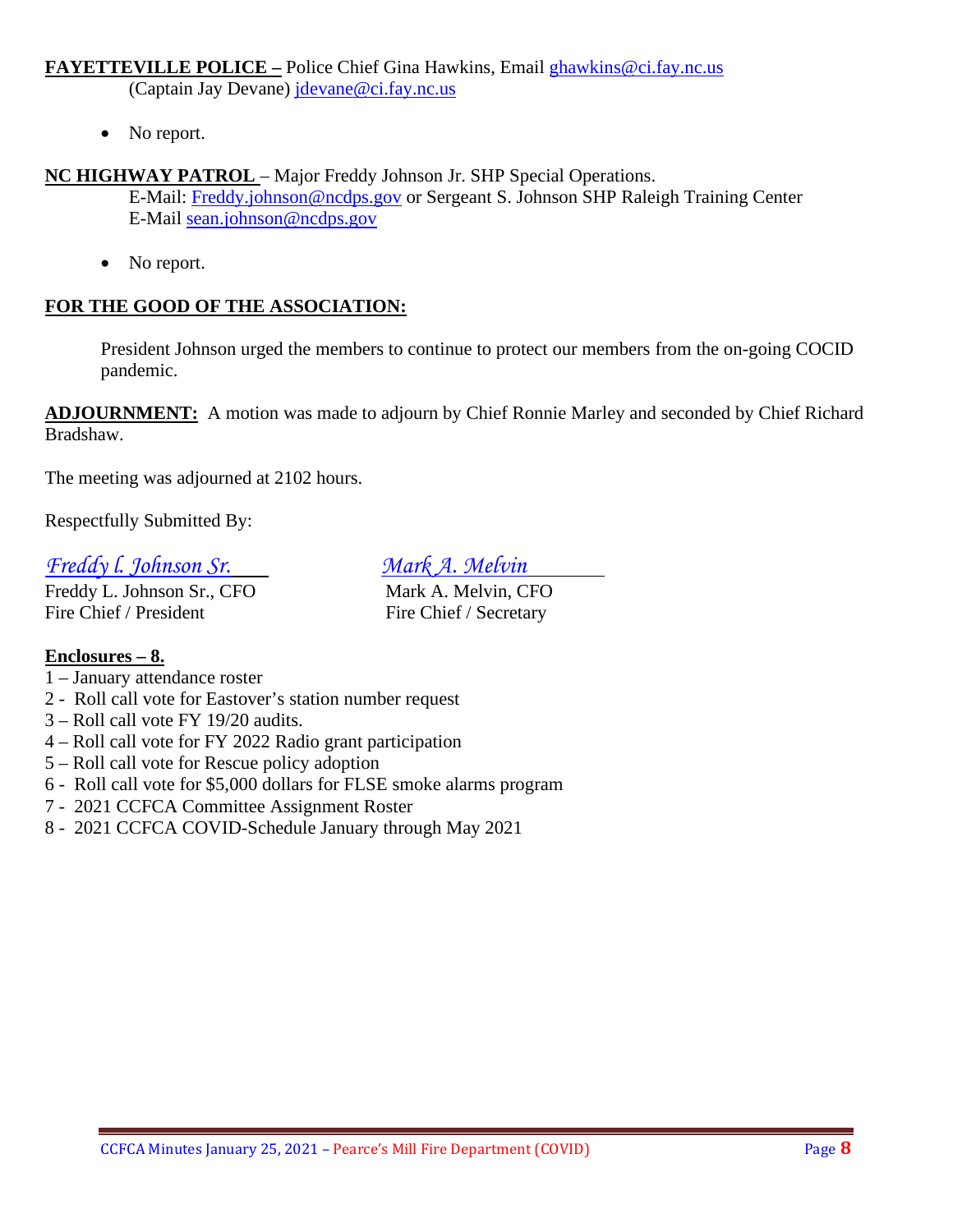

`  $\ddot{\phantom{0}}$ 

#### *``CUMBERLAND COUNTY FIRE CHIEF'S ASSOCIATION MONTHLY - ROLL CALL / ATTENDANCE*  **2021**



|                | <b>MEMBERS PRESENT</b><br>(19)      | 19               |           |           |               |                          |                |               |                      |           |           |           |                |
|----------------|-------------------------------------|------------------|-----------|-----------|---------------|--------------------------|----------------|---------------|----------------------|-----------|-----------|-----------|----------------|
|                | <b>ASSOCIATES PRESENT (10)</b>      | $\boldsymbol{8}$ |           |           |               |                          |                |               |                      |           |           |           |                |
|                | Number of total personnel in        | <b>NA</b>        |           |           |               |                          |                |               |                      |           |           |           |                |
|                | attendance                          |                  |           |           |               |                          |                |               |                      |           |           |           |                |
|                |                                     |                  |           |           |               |                          |                |               |                      |           |           |           |                |
|                | <b>CC Fire Chiefs</b>               | PMFD-Zoom        | PMFD-zoom | COVID     | COVID         | 24-MAY-21-PMFD-Zoom      | COVID          | COVID         | 23-AUG-21-PMFD-Zoom  | COVID     | COVID     | PMFD-Zoom | <b>SHERIFF</b> |
|                | <b>DEPARTMENTS</b>                  |                  |           |           |               |                          |                |               |                      |           |           |           |                |
|                | &                                   |                  |           | TBD       | TBD           |                          |                |               |                      | TBD       | TBD       |           |                |
|                | <b>ORGANIZATION</b>                 |                  |           | т         | $\mathbf{I}$  |                          |                |               |                      | т.        | -1        |           |                |
|                |                                     |                  |           |           |               |                          |                |               |                      |           |           |           |                |
|                | <b>Chief's Only Meeting</b>         |                  |           |           | <b>APR-21</b> |                          |                |               |                      |           |           |           |                |
|                |                                     | 25-JAN-21-       | 22-FEB-21 | 22-MAR-21 |               |                          | 28-JUN-121-TBD | 26-JUL-21-TBD |                      | 27-SEP-21 | 25-OCT-21 | 22-NOV-21 | 20-DEC-21      |
|                |                                     |                  |           |           | 8             |                          |                |               |                      |           |           |           |                |
|                | <b>MEMBERS</b>                      |                  |           |           |               |                          |                |               | <b>MEETING DATES</b> |           |           |           |                |
| 01             | <b>BEAVER DAM STA 26 &amp; 27</b>   | P                |           |           |               |                          |                |               |                      |           |           |           |                |
| 02             | <b>BETHANY STA 12</b>               | P                |           |           |               |                          |                |               |                      |           |           |           |                |
| 03             | <b>COTTON STA 4</b>                 | P                |           |           |               |                          |                |               |                      |           |           |           |                |
| 04             | <b>CUMBERLAND ROAD STA 5</b>        | P                |           |           |               |                          |                |               |                      |           |           |           |                |
| 05             | <b>EASTOVER STA1</b>                | P                |           |           |               |                          |                |               |                      |           |           |           |                |
| 06             | <b>EMS EMERGENCY MED SVC</b>        | P                |           |           |               |                          |                |               |                      |           |           |           |                |
| 07             | <b>FAYETTEVILLE FIRE DEPT</b>       | P                |           |           |               |                          |                |               |                      |           |           |           |                |
| 08             | <b>FORT BRAGG FIRE DEPT</b>         | P                |           |           |               |                          |                |               |                      |           |           |           |                |
| 09             | <b>GODWIN - FALCON STA 17</b>       | P                |           |           |               |                          |                |               |                      |           |           |           |                |
| 10             | <b>GRAYS CREEK STA 18</b>           | P                |           |           |               |                          |                |               |                      |           |           |           |                |
| 11             | <b>GRAYS CREEK STA 24</b>           | P                |           |           |               |                          |                |               |                      |           |           |           |                |
| 12             | <b>HOPE MILLS STA 21</b>            | P                |           |           |               |                          |                |               |                      |           |           |           |                |
| 13             | <b>PEARCE'S MILL STA 3</b>          | P                |           |           |               |                          |                |               |                      |           |           |           |                |
| 14             | <b>SPRING LAKE STA 22</b>           | P                |           |           |               |                          |                |               |                      |           |           |           |                |
| 15             | <b>STEDMAN STA 23</b>               | P                |           |           |               |                          |                |               |                      |           |           |           |                |
| 16             | <b>STONEY POINT STA 13 &amp; 19</b> | P                |           |           |               |                          |                |               |                      |           |           |           |                |
| 17             | <b>VANDER STA 2 &amp; 8</b>         | P                |           |           |               |                          |                |               |                      |           |           |           |                |
| 18             | <b>WADE STA 16</b>                  | P                |           |           |               |                          |                |               |                      |           |           |           |                |
| 19             | <b>WESTAREA STA 15-20 &amp; 25</b>  | P                |           |           |               |                          |                |               |                      |           |           |           |                |
|                |                                     |                  |           |           |               | <b>ASSOCIATE MEMBERS</b> |                |               |                      |           |           |           |                |
| $\mathbf{0}$ 1 | <b>CC EMERGENCY SERVICES</b>        | P                |           |           |               |                          |                |               |                      |           |           |           |                |
| 02             | <b>COUNTY COMMISSIONERS</b>         | A                |           |           |               |                          |                |               |                      |           |           |           |                |
| 03             | <b>COUNTY MGR OFFICE</b>            | P                |           |           |               |                          |                |               |                      |           |           |           |                |
| 04             | <b>FAYETTEVILLE PD</b>              | P                |           |           |               |                          |                |               |                      |           |           |           |                |
| 05             | <b>FORESTRY</b>                     | P                |           |           |               |                          |                |               |                      |           |           |           |                |
| 06             | <b>FTCC</b>                         | P                |           |           |               |                          |                |               |                      |           |           |           |                |
| 07             | <b>HAZMAT</b>                       | P                |           |           |               |                          |                |               |                      |           |           |           |                |
| 08             | <b>HIGHWAY PATROL</b>               | P                |           |           |               |                          |                |               |                      |           |           |           |                |
| 09             | <b>RETIRED FIRE CHIEFS</b>          | A                |           |           |               |                          |                |               |                      |           |           |           |                |
| 10             | <b>SHERIFFS OFFICE</b>              | P                |           |           |               |                          |                |               |                      |           |           |           |                |

**Special Notes**: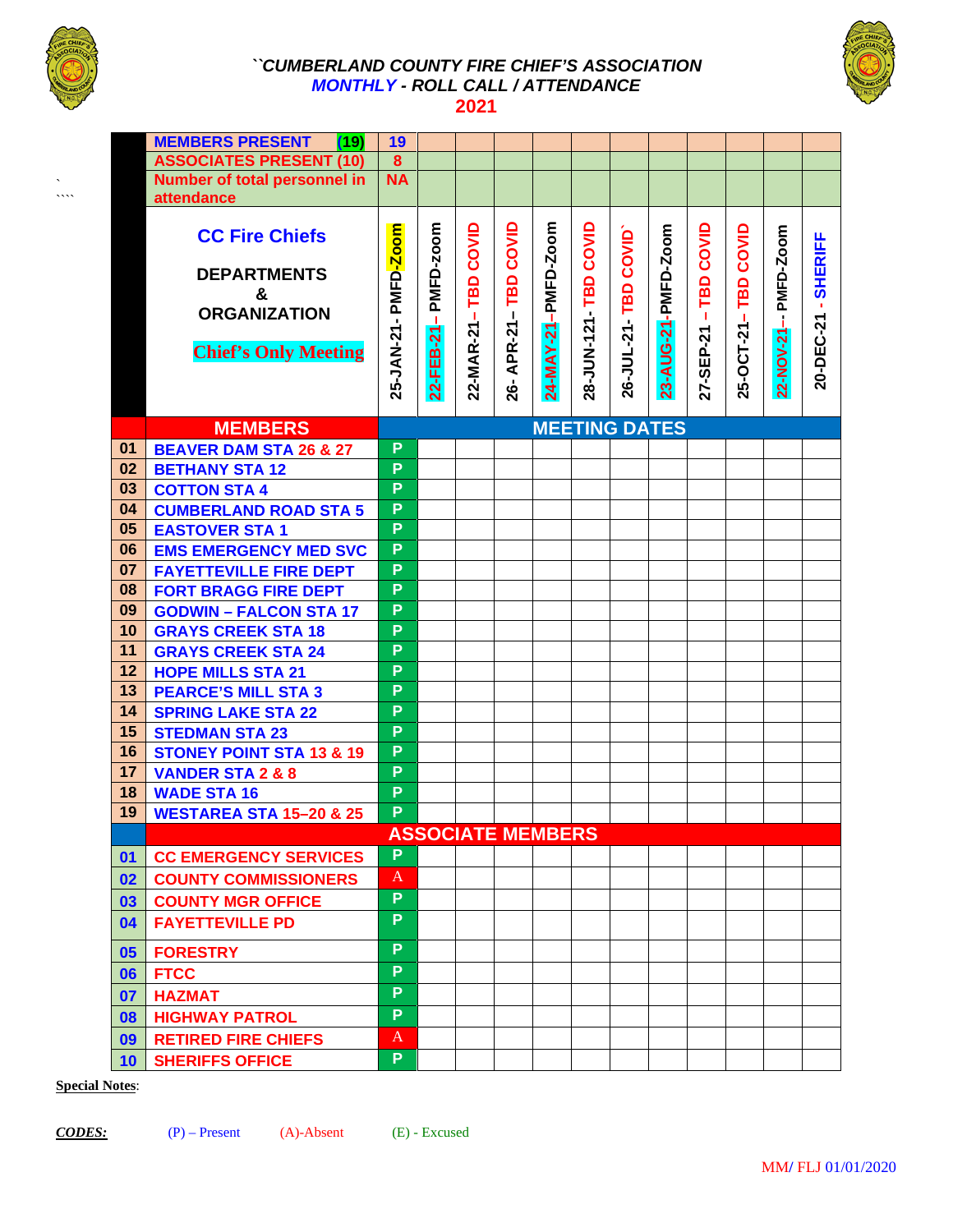*1.* **MOTION:** President Johnson brought forward a written request from the Eastover Fire Department requesting to reserve the vacant Station Number 10 designation number for the utilization for Eastover's proposed second station. *A MOTION was made by Assistant Chief Murphy to allow the Eastover FD to utilize the Station # 10 for a future station. After a general discussion, the MOTION was* **SECONDED** by Chief Brock *and unanimously APPROVED by a roll call vote.* 

| <b>MEMBERS PRESENT ELIGIBLE TO VOTE (20)</b>      |                        |  |  |  |  |  |  |
|---------------------------------------------------|------------------------|--|--|--|--|--|--|
|                                                   |                        |  |  |  |  |  |  |
| DEPARTMENT ORGANIZATION<br>* Chief's Only Meeting | 2021<br>Vienuary<br>25 |  |  |  |  |  |  |
| <b>MEMBERS</b>                                    |                        |  |  |  |  |  |  |
| <b>BEAVER DAM STA 26 - 27</b>                     | <b>Yes</b>             |  |  |  |  |  |  |
| <b>BETHANY STA 12</b>                             | <b>Yes</b>             |  |  |  |  |  |  |
| <b>COTTON STA 4</b>                               | <b>Yes</b>             |  |  |  |  |  |  |
| <b>CUMBERLAND ROAD STA 5</b>                      | <b>Yes</b>             |  |  |  |  |  |  |
| <b>EASTOVER STA1</b>                              | <b>Yes</b>             |  |  |  |  |  |  |
| <b>EMS-EMERGENCY MEDICAL SERVICES</b>             | <b>Yes</b>             |  |  |  |  |  |  |
| <b>FAYETTEVILLE FIRE DEPT</b>                     | <b>Yes</b>             |  |  |  |  |  |  |
| <b>FORT BRAGG FIRE DEPT</b>                       | <b>Yes</b>             |  |  |  |  |  |  |
| <b>GODWIN-FALCON STA 18</b>                       | <b>Yes</b>             |  |  |  |  |  |  |
| <b>GRAYS CREEK 18</b>                             | <b>Yes</b>             |  |  |  |  |  |  |
| <b>GRAYS CREEK 24</b>                             | <b>Yes</b>             |  |  |  |  |  |  |
| <b>HOPE MILLS STA 21</b>                          | <b>Yes</b>             |  |  |  |  |  |  |
| <b>PEARCE'S MILL STA 3</b>                        | <b>Yes</b>             |  |  |  |  |  |  |
| <b>SPRING LAKE STA 22</b>                         | <b>Yes</b>             |  |  |  |  |  |  |
| <b>STEDMAN STA 23</b>                             | <b>Yes</b>             |  |  |  |  |  |  |
| <b>STONEY POINT STA 13 - 19</b>                   | <b>Yes</b>             |  |  |  |  |  |  |
| <b>VANDER STA 2 - 8</b>                           | <b>Yes</b>             |  |  |  |  |  |  |
| <b>WADE STA 16</b>                                | <b>Yes</b>             |  |  |  |  |  |  |
| <b>WESTAREA STA 15-20-25</b>                      | <b>Yes</b>             |  |  |  |  |  |  |
| <b>EMERGENCY SVC DIRECTOR</b>                     | <b>Yes</b>             |  |  |  |  |  |  |
| <b>TOTAL YES VOTES</b>                            | 20                     |  |  |  |  |  |  |
| <b>TOTAL NO VOTES</b>                             |                        |  |  |  |  |  |  |
| <b>MOTION CARRIED</b>                             | Yes                    |  |  |  |  |  |  |

**Special Notes**:

*CODES:* **(YES) – Voting in the Affirmative (A)-Absent (N/A)- Vote Does Not Apply to Organization**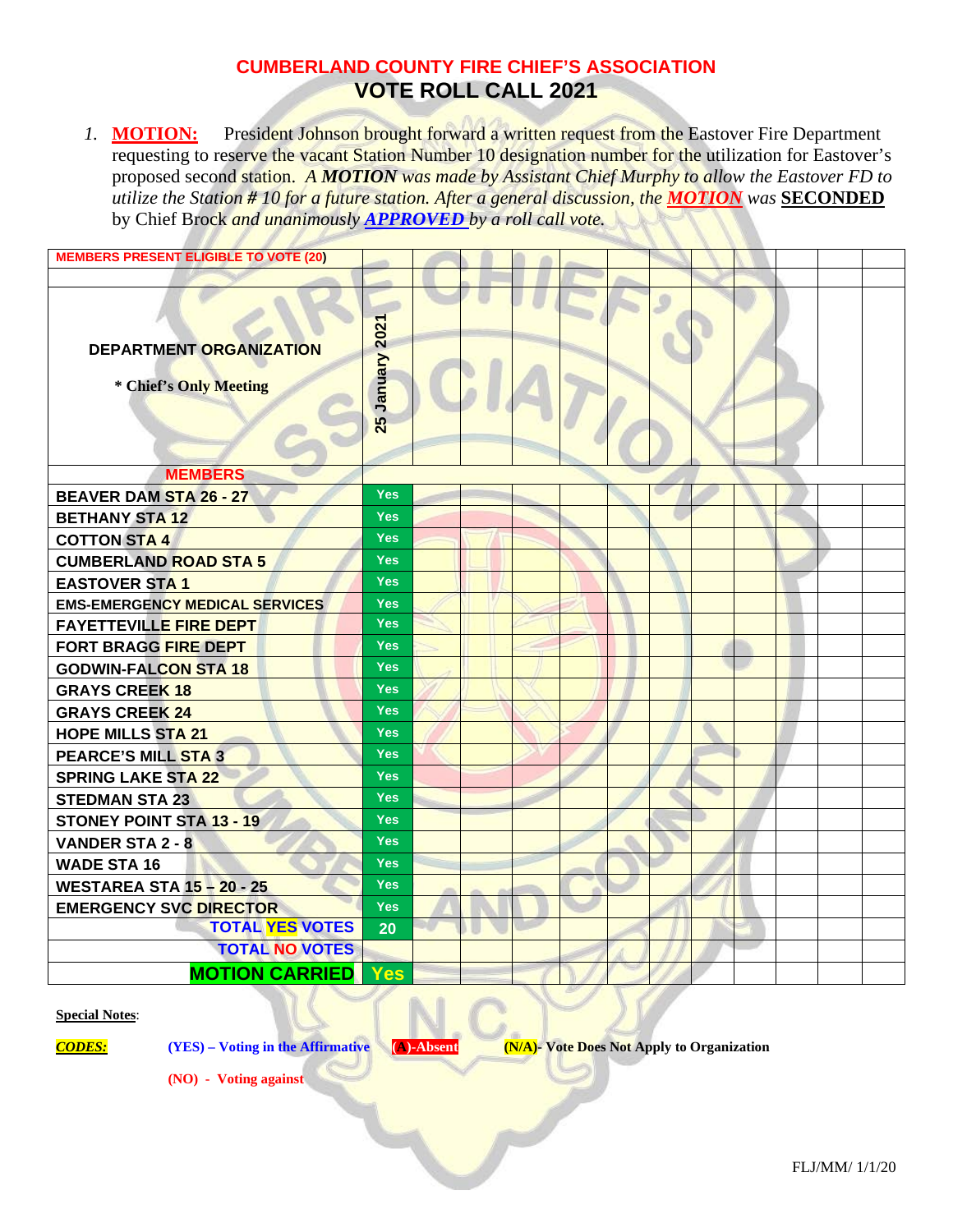1. **MOTION:** As a result of the Finance Committee meeting held just prior to the regular scheduled monthly meeting, where the entire Finance committee reviewed the FY 19-20 Financial Audit completed by Haigh, Byrd & Lambert LLP, Certified Public Accountants and further reviewed the associations detailed transaction report, detailed category report and the balance statement as of 01/25/2021. With copies distributed to all Fire Chiefs (Board of Directors) of both the audit and fiscal year to date financial reports. Finding no discrepancies in the annual Statement of Cash Receipts and Disbursements as well as within the oversight of the associations current fiscal year to date financial reports Fire Chief Scott Bass introduced a *MOTION to approve the FY 19/20 financial audit as well as the associations current year to date detailed transaction and category reports as presented by the association's treasurer. After a general discussion, the MOTION was* **SECONDED** by Fire Chief Keith Matthews *and unanimously APPROVED by a roll call vote.* 

| <b>MEMBERS PRESENT ELIGIBLE TO VOTE (20)</b>      |                 |  |  |  |  |  |  |
|---------------------------------------------------|-----------------|--|--|--|--|--|--|
|                                                   |                 |  |  |  |  |  |  |
| DEPARTMENT ORGANIZATION<br>* Chief's Only Meeting | 25 January 2021 |  |  |  |  |  |  |
| <b>MEMBERS</b>                                    |                 |  |  |  |  |  |  |
| <b>BEAVER DAM STA 26 - 27</b>                     | <b>Yes</b>      |  |  |  |  |  |  |
| <b>BETHANY STA 12</b>                             | <b>Yes</b>      |  |  |  |  |  |  |
| <b>COTTON STA 4</b>                               | <b>Yes</b>      |  |  |  |  |  |  |
| <b>CUMBERLAND ROAD STA 5</b>                      | <b>Yes</b>      |  |  |  |  |  |  |
| <b>EASTOVER STA 1</b>                             | <b>Yes</b>      |  |  |  |  |  |  |
| <b>EMS-EMERGENCY MEDICAL SERVICES</b>             | <b>Yes</b>      |  |  |  |  |  |  |
| <b>FAYETTEVILLE FIRE DEPT</b>                     | <b>Yes</b>      |  |  |  |  |  |  |
| <b>FORT BRAGG FIRE DEPT</b>                       | <b>Yes</b>      |  |  |  |  |  |  |
| <b>GODWIN-FALCON STA 17</b>                       | <b>Yes</b>      |  |  |  |  |  |  |
| <b>GRAYS CREEK 18</b>                             | <b>Yes</b>      |  |  |  |  |  |  |
| <b>GRAYS CREEK 24</b>                             | <b>Yes</b>      |  |  |  |  |  |  |
| <b>HOPE MILLS STA 21</b>                          | <b>Yes</b>      |  |  |  |  |  |  |
| <b>PEARCE'S MILL STA 3</b>                        | <b>Yes</b>      |  |  |  |  |  |  |
| <b>SPRING LAKE STA 22</b>                         | <b>Yes</b>      |  |  |  |  |  |  |
| <b>STEDMAN STA 23</b>                             | <b>Yes</b>      |  |  |  |  |  |  |
| <b>STONEY POINT STA 13 - 19</b>                   | <b>Yes</b>      |  |  |  |  |  |  |
| <b>VANDER STA 2 - 8</b>                           | <b>Yes</b>      |  |  |  |  |  |  |
| <b>WADE STA 16</b>                                | <b>Yes</b>      |  |  |  |  |  |  |
| <b>WESTAREA STA 15 - 20 - 25</b>                  | <b>Yes</b>      |  |  |  |  |  |  |
| <b>EMERGENCY SVC DIRECTOR</b>                     | <b>Yes</b>      |  |  |  |  |  |  |
| <b>TOTAL YES VOTES</b>                            | 20              |  |  |  |  |  |  |
| <b>TOTAL NO VOTES</b>                             |                 |  |  |  |  |  |  |
| <b>MOTION CARRIED</b>                             | Yes             |  |  |  |  |  |  |
| <b>Special Notes:</b>                             |                 |  |  |  |  |  |  |

*CODES:* **(YES) – Voting in the Affirmative (A)-Absent (N/A)- Vote Does Not Apply to Organization**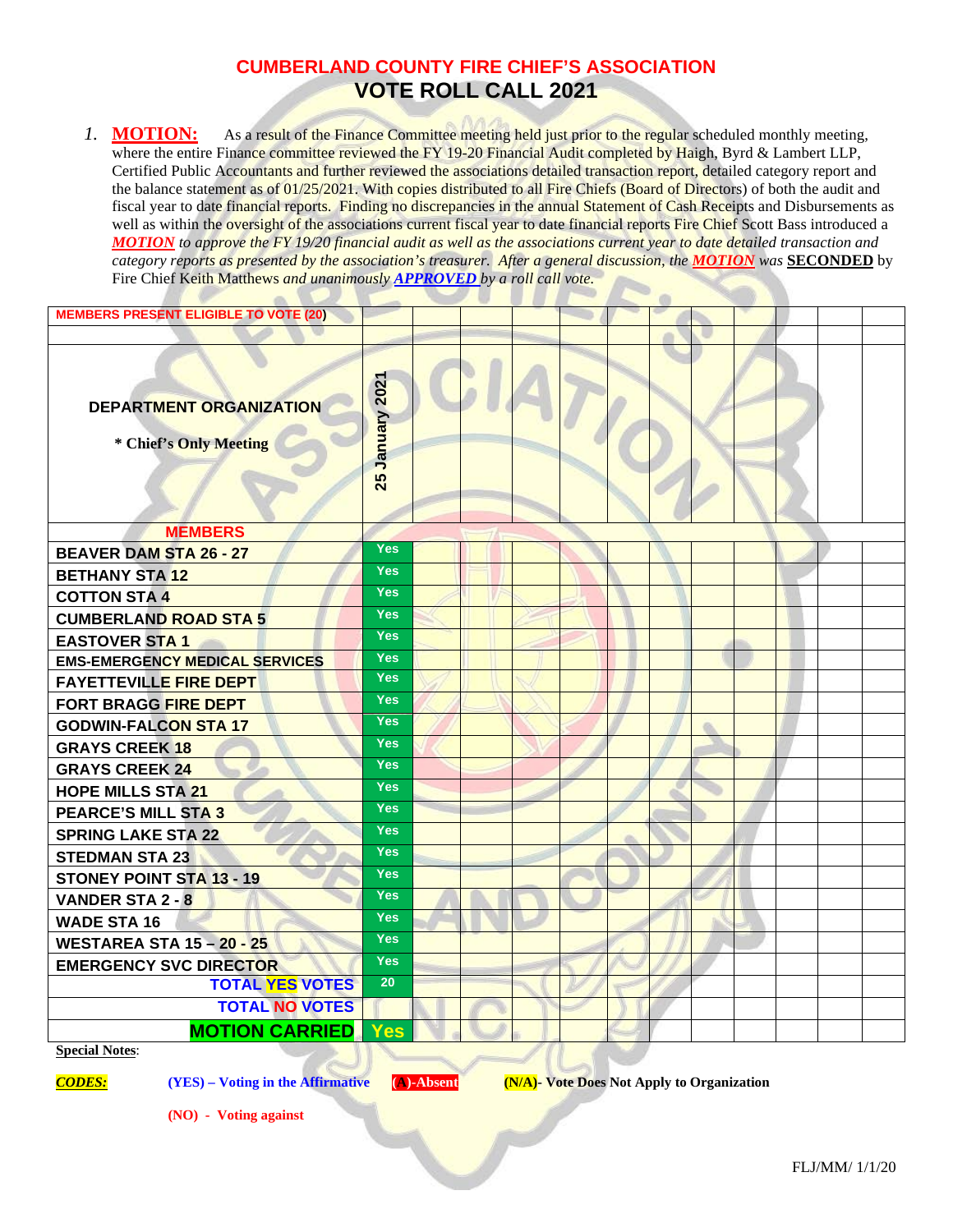*1.* **MOTION:** *A MOTION was made by Chief Johnson to participate at 100% County Fire Department level for a portable radio grant, after a general discussion the MOTION was* **SECONDED** by Chief Marley *and APPROVED by a roll call vote .* 

| <b>MEMBERS PRESENT ELIGIBLE TO VOTE (20)</b>             | 20                                   |  |  |  |  |  |  |
|----------------------------------------------------------|--------------------------------------|--|--|--|--|--|--|
|                                                          |                                      |  |  |  |  |  |  |
| <b>DEPARTMENT ORGANIZATION</b><br>* Chief's Only Meeting | 2021<br>က<br>January<br>PMFD#:<br>25 |  |  |  |  |  |  |
| <b>MEMBERS</b>                                           |                                      |  |  |  |  |  |  |
| <b>BEAVER DAM STA 26 - 27</b>                            | <b>Yes</b>                           |  |  |  |  |  |  |
| <b>BETHANY STA 12</b>                                    | <b>Yes</b>                           |  |  |  |  |  |  |
| <b>COTTON STA 4</b>                                      | <b>Yes</b>                           |  |  |  |  |  |  |
| <b>CUMBERLAND ROAD STA 5</b>                             | <b>Yes</b>                           |  |  |  |  |  |  |
| <b>EASTOVER STA 1</b>                                    | <b>Yes</b>                           |  |  |  |  |  |  |
| <b>EMS-EMERGENCY MEDICAL SERVICES</b>                    | <b>Yes</b>                           |  |  |  |  |  |  |
| <b>FAYETTEVILLE FIRE DEPT</b>                            | <b>Yes</b>                           |  |  |  |  |  |  |
| <b>FORT BRAGG FIRE DEPT</b>                              | <b>Yes</b>                           |  |  |  |  |  |  |
| <b>GODWIN-FALCON STA 18</b>                              | <b>Yes</b>                           |  |  |  |  |  |  |
| <b>GRAYS CREEK 18</b>                                    | Yes                                  |  |  |  |  |  |  |
| <b>GRAYS CREEK 24</b>                                    | Yes                                  |  |  |  |  |  |  |
| <b>HOPE MILLS STA 21</b>                                 | <b>Yes</b>                           |  |  |  |  |  |  |
| <b>PEARCE'S MILL STA 3</b>                               | <b>Yes</b>                           |  |  |  |  |  |  |
| <b>SPRING LAKE STA 22</b>                                | <b>Yes</b>                           |  |  |  |  |  |  |
| <b>STEDMAN STA 23</b>                                    | Yes                                  |  |  |  |  |  |  |
| <b>STONEY POINT STA 13 - 19</b>                          | <b>Yes</b>                           |  |  |  |  |  |  |
| <b>VANDER STA 2 - 8</b>                                  | <b>Yes</b>                           |  |  |  |  |  |  |
| <b>WADE STA 16</b>                                       | <b>Yes</b>                           |  |  |  |  |  |  |
| <b>WESTAREA STA 15-20-25</b>                             | <b>Yes</b>                           |  |  |  |  |  |  |
| <b>EMERGENCY SVC DIRECTOR</b>                            | <b>Abstain</b>                       |  |  |  |  |  |  |
| <b>TOTAL YES VOTES</b>                                   | 19                                   |  |  |  |  |  |  |
| <b>TOTAL NO VOTES</b>                                    |                                      |  |  |  |  |  |  |
| <b>MOTION CARRIED</b>                                    | <b>Yes</b>                           |  |  |  |  |  |  |

#### **Special Notes**:

*CODES:* **(YES) – Voting in the Affirmative (A)-Absent (N/A)- Vote Does Not Apply to Organization**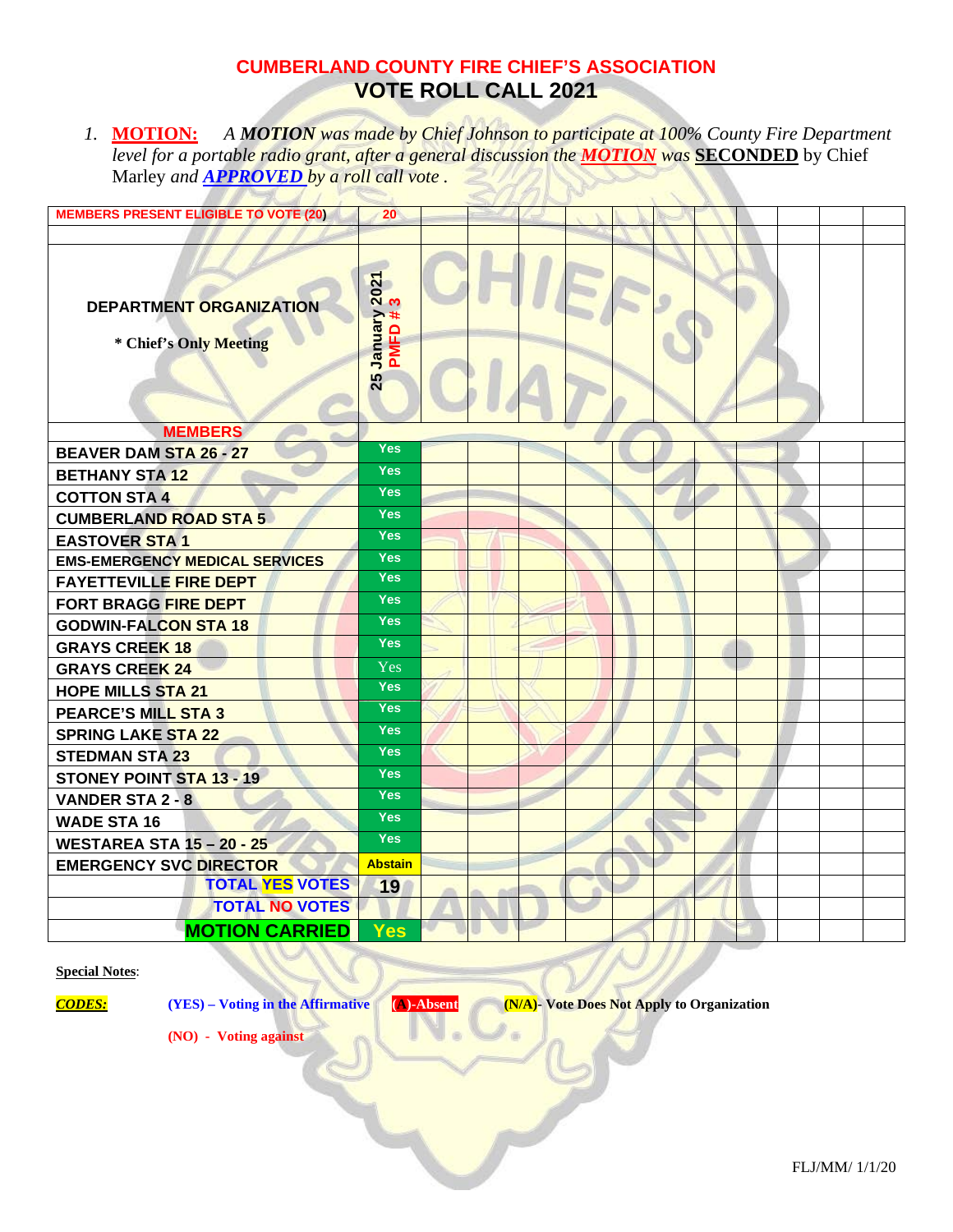1. **MOTION:** President Johnson requested that FLSE Committee Chairman Fire Marshal Kevin Lowther update the membership on our current Smoke Alarm – Safe A Life Program in partnership with the Cumberland County School System and other civic organizations. Kevin provided a strategic goal for the purchase of much needed smoke alarms and requested assistance from the associations fire prevention budget. *A MOTION was made by Chief Herndon to match \$5,000 dollars from the associations fire prevention fund with the \$5,000 approved Civic Organization grant to use \$10,000 for the purchase of smoke alarms to be distributed amongst our members in support of the program goals. After a general discussion, the MOTION was* **SECONDED** by Chief McKenzie *and APPROVED by a roll call vote.* 

| <b>MEMBERS PRESENT ELIGIBLE TO VOTE (20)</b>             |                     |  |  |  |  |  |  |
|----------------------------------------------------------|---------------------|--|--|--|--|--|--|
|                                                          |                     |  |  |  |  |  |  |
| <b>DEPARTMENT ORGANIZATION</b><br>* Chief's Only Meeting | 2021<br>January 25, |  |  |  |  |  |  |
| <b>MEMBERS</b>                                           |                     |  |  |  |  |  |  |
| <b>BEAVER DAM STA 26 - 27</b>                            | <b>Yes</b>          |  |  |  |  |  |  |
| <b>BETHANY STA 12</b>                                    | <b>Yes</b>          |  |  |  |  |  |  |
| <b>COTTON STA 4</b>                                      | <b>Yes</b>          |  |  |  |  |  |  |
| <b>CUMBERLAND ROAD STA 5</b>                             | <b>Yes</b>          |  |  |  |  |  |  |
| <b>EASTOVER STA1</b>                                     | <b>Yes</b>          |  |  |  |  |  |  |
| <b>EMS-EMERGENCY MEDICAL SERVICES</b>                    | <b>Yes</b>          |  |  |  |  |  |  |
| <b>FAYETTEVILLE FIRE DEPT</b>                            | <b>Yes</b>          |  |  |  |  |  |  |
| <b>FORT BRAGG FIRE DEPT</b>                              | <b>Yes</b>          |  |  |  |  |  |  |
| <b>GODWIN-FALCON STA 17</b>                              | <b>Yes</b>          |  |  |  |  |  |  |
| <b>GRAYS CREEK 18</b>                                    | <b>Yes</b>          |  |  |  |  |  |  |
| <b>GRAYS CREEK 24</b>                                    | <b>Yes</b>          |  |  |  |  |  |  |
| <b>HOPE MILLS STA 21</b>                                 | <b>Yes</b>          |  |  |  |  |  |  |
| PEARCE'S MILL STA 3                                      | <b>Yes</b>          |  |  |  |  |  |  |
| <b>SPRING LAKE STA 22</b>                                | <b>Yes</b>          |  |  |  |  |  |  |
| <b>STEDMAN STA 23</b>                                    | <b>Yes</b>          |  |  |  |  |  |  |
| <b>STONEY POINT STA 13 - 19</b>                          | <b>Yes</b>          |  |  |  |  |  |  |
| <b>VANDER STA 2 - 8</b>                                  | <b>Yes</b>          |  |  |  |  |  |  |
| <b>WADE STA 16</b>                                       | <b>Yes</b>          |  |  |  |  |  |  |
| <b>WESTAREA STA 15 - 20 - 25</b>                         | <b>Yes</b>          |  |  |  |  |  |  |
| <b>EMERGENCY SVC DIRECTOR</b><br><b>TOTAL YES VOTES</b>  | <b>Yes</b>          |  |  |  |  |  |  |
| <b>TOTAL NO VOTES</b>                                    | 20                  |  |  |  |  |  |  |
|                                                          |                     |  |  |  |  |  |  |
| <b>MOTION CARRIED</b>                                    | Yes                 |  |  |  |  |  |  |

#### **Special Notes**:

*CODES:* **(YES) – Voting in the Affirmative (A)-Absent (N/A)- Vote Does Not Apply to Organization**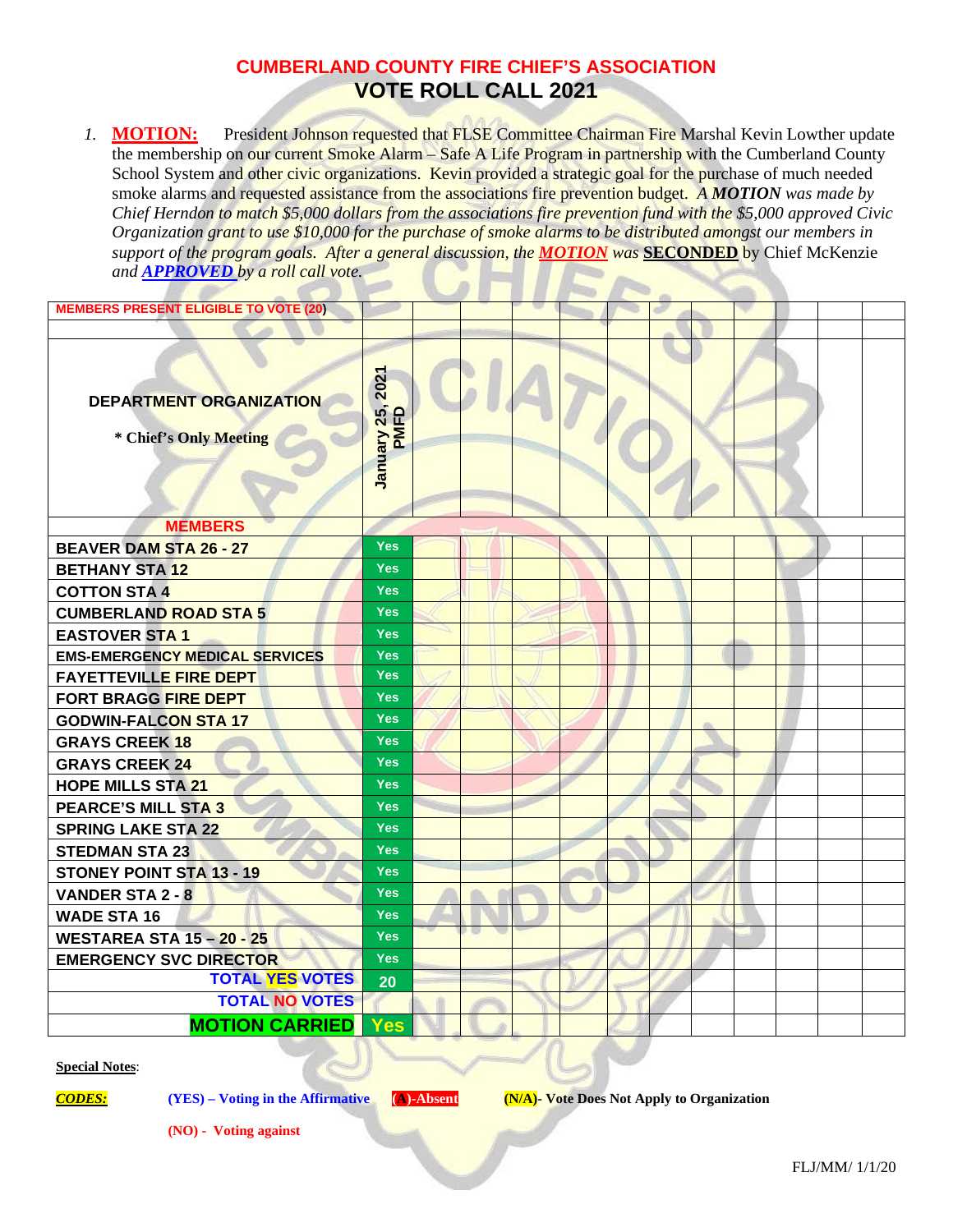# **CCFCA 2021 COMMITTEE ASSIGNMENTS January 25, 2021 – Change # 0**

| <b>Finance Committee</b>               | <u>January 20, 2021 — Спандс II V</u><br><b>Memorial Committee</b> | <b>Standards Committee</b>             |
|----------------------------------------|--------------------------------------------------------------------|----------------------------------------|
| <b>Treas.-Chief Johnson Jr.-Chair</b>  | <b>PMFD #3-Chief Marley - Chair</b>                                | <b>PMFD # 03 - Chief Smith - Chair</b> |
| <b>GCFD-18-Chief Herndon V-Chair</b>   | <b>FFD BC Richtmeyer V-Chair</b>                                   | <b>SPFD #19 Chief Murphy V-Chair</b>   |
| BFD #12 - Chief J. Autry               | FFD BC (Ret) T. Oloane                                             | FFD - Chief Dove                       |
| GFFD #17 - Chief Matthews              | FBFD - Chief Melvin                                                | $SLFD$ # 22 – Chief Williams           |
| WFD $#25 - Chief Bass$                 | VFD # 8 - Dep. Chief Tatum -                                       | FBFD - Chief Melvin                    |
| WCFD #16 - Chief D. Hill               | <b>CFVEMS B. Pearce</b>                                            | GC #24 Chief Marsh                     |
| <b>Emergency Svc. Booth</b>            | FB-EMS - P. Knight                                                 | County 9-1-1 - Adam Johnson            |
| Commissioner - J. Keefe                | FTCC - S. Drew                                                     | EFD # 01 Chief MacKenzie               |
| <b>Rescue Committee</b>                | <b>CCES - K. Lowther</b>                                           | <b>Records Mgmt. / Technology</b>      |
| <b>CVFD #4 Heavy-H. Harris - Chair</b> | FFD M. Currie                                                      | <b>SPFD #13 Chief Hanzal - Chair</b>   |
| <b>FFD</b> -Heavy-Brinson V-Chair      | <b>Recruiting / Retention</b>                                      | <b>FFD Chief Alvarez V-Chair</b>       |
| EFD #01-Heavy - Kennedy                | <b>SFD #23 Chief Nobles - Chair</b>                                | $SFD$ # 23 – Chief Nobles              |
| SPFD-#19 - Heavy-Johnson S             | <b>SFD #23 Chief Mitchell V-Chair</b>                              | Representative - City / County IT      |
| FBFD - Heavy - McBride                 | <b>BDVFD #26 - Chief Bullard</b>                                   | <b>ES Director Booth</b>               |
| G/F-#17 - Medium - Matthews            | $SVFD$ # 23 – Staff Members                                        | CRFD #5 - Chief Parish                 |
| VFD #02 - Medium - Bradshaw            | <b>Training Committee</b>                                          | GCFD #18 - AC. Chief P. Riddle         |
| WCFD #16 - Medium D Hill               | <b>SPFD#19 Chief Murphy - Chair</b>                                | <b>CCFCA Executive Committee</b>       |
| $CCES - A. Johnson - 9-1-1Supy$        | <b>FTCC - Steve Drew V-Chair</b>                                   | <b>Fire Life Safety Committee</b>      |
| <b>Communications / Dispatch</b>       | Beaver Dam - Capt. O'Neal                                          | <b>CCES-FM - Kevin Lowther - Chair</b> |
| <b>HMFD Chief Hodges - Chair</b>       | <b>Bethany</b> – Capt. Canady                                      | <b>FFD</b> – AC McLamb V-Chair         |
| <b>CRFD #5-Chief Parrish V-Chair</b>   | <b>Cotton - Capt. Hulon</b>                                        | $SLD$ #22 – Chief Faircloth            |
| SPFD #13 Asst. Chief Hanzal            | <b>Cumberland Road - AC Keiser</b>                                 | $SFD$ # 23 – Chief Nobles              |
| FFD - Capt. Goodwin                    | Eastover – Capt. Johnson                                           | SPPD # 13 Capt. Hughes                 |
| <b>CCES - G. Booth Director</b>        | <b>CFV-EMS - EMT-P Campbell</b>                                    | FFD FF. J. Everitt                     |
| $CCES - A. Johnson - 9-1-1Supy$        | Emergency Services - C. Buchanan                                   | <b>Executive Committee</b>             |
| BDFD #26 - Chief Brock                 | Fayetteville – Capt. Goodwin                                       | President - Chief Johnson Sr.          |
| GCFD #18 - Chief Matthews              | Fort $Bragg - AC Hinz$                                             | Vice President - Chief Marley          |
| $BFD #12 - Chief$ Autry                | Godwin-Falcon - Capt. Jackson                                      | Secretary - Chief Melvin               |
| <b>Disaster Coordination</b>           | Grays Creek# 18 - Capt. Smith                                      | Treasurer - Chief Johnson Jr.          |
| Vander - Chief Bradshaw - Chair        | Grays Creek# 24 - AC Lloyd                                         | <b>Chaplain - Chief Tatum</b>          |
| <b>FFD</b> – Chief Dove V-Chair        | Hope Mills - Capt. Cannady                                         | Commissioner - J. Keefe                |
| SPFD $# 13 - B$ Hanzal                 | Pearce's Mill - Capt. Johnson                                      | <b>Public Safety Task Force</b>        |
| FFD - EM S. Bullard                    | <b>Spring Lake – AC Richardson</b>                                 | <b>Selected Agency Heads</b>           |
| $CFD # 4 - H Harris$                   | Stedman – Capt. Cannizzaro                                         | <b>Task Force In-Active</b>            |
| CCES - Gene Booth                      | Vander - Capt. Dunn                                                | <b>Elected Officials</b>               |
| <b>CFVEMS</b> – Pearce                 | Wade – DC Wages                                                    | <b>Senator Deviere</b>                 |
| <b>Unified Active Shooter</b>          | <b>Westarea – AC Owens</b>                                         | <b>Representative Szoka</b>            |
| <b>FFD Chief Morgan - Chair</b>        |                                                                    | <b>Commissioner Keefe</b>              |
| Assigned Unified Agency Reps           |                                                                    | <b>Commissioner Boose</b>              |

\*\* Members of the Executive Committee are members of all committees

\*\* All committee meetings are open to all members, however a core committee consisting of CCFCA members will be assigned as principal committee members with 1 selected as Chairperson &1 as Vice Chair Chairperson.

Nomination Committee - Nomination Committee is activated in December prior to the January election year with volunteers from the Association. If no volunteers are available to serve on the nomination committee - nominations will be solicited from the floor during the January Election Meeting